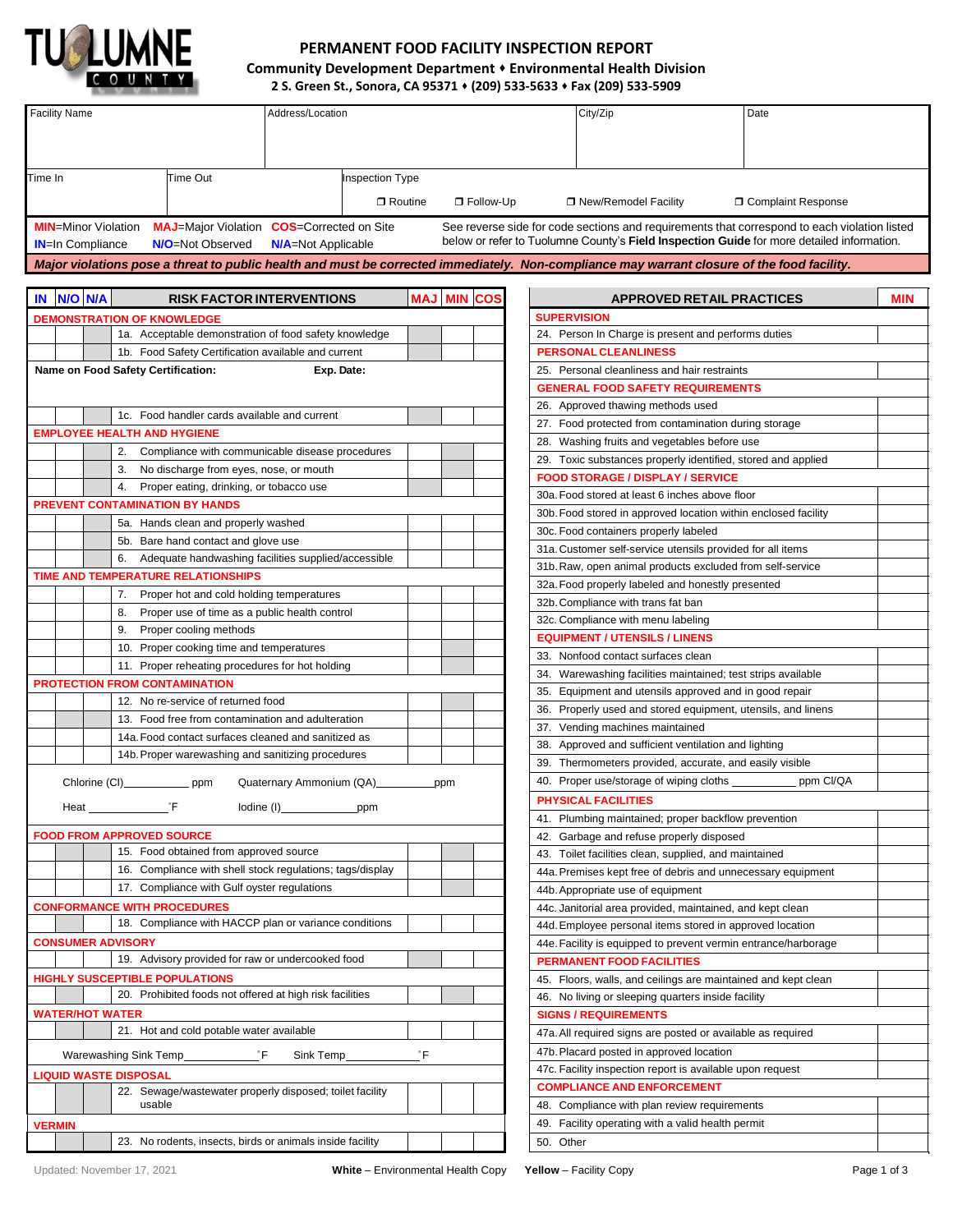## SUMMARY OF THE CORRESPONDING LAWS AND REGULATIONS FOR THE VIOLATIONS LISTED ON THE FRONT SIDE OF THIS FORM. THIS SUMMARY PAGE LISTS THE REQUIREMENTS FOR EACH ITEM. THE DEPARTMENT MAY CITE ADDITIONAL SECTIONS AS APPLICABLE.

- **1**. All food employees shall have adequate knowledge of and be trained in food safety as it relates to their assigned duties. **(113947)** Food facilities that prepare, handle or serve non-prepackaged
- potentially hazardous food, shall have an employee who has passed an approved food safety certification examination. (113947-113947-113947)<br>2. Employees with a communicable disease shall be excluded from the food facility act that may contaminate or adulterate food, food contact surface, or utensils. **(113949.5).** The permit holder shall require food employees to report incidents of illness or injury and comply with all applicable restrictions**. (113949.2, 113950,113950.5, 113973(a))**
- 3. Employees experiencing sneezing, coughing, or runny nose shall not work with exposed food, clean equipment, utensils or linens. **(113974)**<br>4. No employees shall eat, drink, or smoke in any work area. **(113977)**
- 

**5**. Employees are required to wash their hands: before beginning work; before handling food / equipment / utensils; as often as necessary, during food preparation, to remove soil and contamination; when switching from working with raw to ready to eat foods, after touching body parts; after using toilet room; or any time when contamination may occur. **(113952, 113953.3, 113953.4, 113961, 113968, 113973 (b-f))** 

6. Handwashing soap and towels or drying device shall be provided in dispensers; dispensers shall be maintained in good repair. (113953.2) Adequate facilities shall be provided for hand washing, food<br>preparation and the wa

- 
- **8.** When time only, rather than time and temperature is used as a public health control, records and documentation must be maintained **(114000)**
- **9**. All potentially hazardous food shall be RAPIDLY cooled from 135°F to 70°F, within 2 hours, and then from 70°F to 41 °F, within 4 hours. Cooling shall be by one or more of the following methods: in shallow containers; separating food into smaller portions; adding ice as an ingredient; using an ice bath, stirring frequently; using rapid cooling equipment; or, using containers that facilitate heat transfer. **(114002, 114002.1)**
- 10. Comminuted meat, raw eggs, or any food containing comminuted meat or raw eggs, shall be heated to 155°F for 15 sec. Single pieces of meat, and eggs for immediate service, shall be heated to 145°F<br>for 15 sec. Poultry, c
- **11.** Any potentially hazardous foods cooked, cooled and subsequently reheated for hot holding or serving shall be brought to a temperature of 165°F. **(114014, 114016)**
- **12.** No unpackaged food that has been served shall be re-served or used for human consumption. **(114079)**
- **13.** Any food is adulterated if it bears or contains any poisonous or deleterious substance that may render it impure or injurious to health. **(113967, 113976, 113980, 113988, 113990, 114035, 114254©, 114254.3)**
- **14.** All food contact surfaces of utensils and equipment shall be clean and sanitized. **(113984(e), 114097, 114099.1, 114099.4, 114099.6, 114101 (b-d), 114105, 114109, 114111, 114113, 114115 (a, b, d), 114117, 114125(b), 114141)**
- **15**. All food shall be obtained from an approved source. **(113980, 113982, 114021-114031, 114041)**
- **16**. Shell stock shall have complete certification tags and shall be properly stored and displayed. **(114039 – 114039.5)**
- **17.** Comply with Gulf Oyster warning seasonal requirements. (Title 17 CA Code of Regulations **§13675, Cal Code Section 113707**)
- 18. HACCP Plan is a written document that delineates the formal procedures developed for safe food handling approved by the National Advisory Committee on Microbiological Criteria for Foods.
- (114419). A written document approving a deviation from standard health code requirements shall be maintained at the food facility. **(114057, 114057.1)**
- 19. Ready-to-eat food containing undercooked food or raw egg and unpackaged confectionery food containing more than 1⁄2% alcohol may be served if the facility notifies the consumer. (114012, 114093)<br>20. Prohibited foods ma
- **21**. An adequate, protected, pressurized, potable supply of hot water and cold water shall be provided at all times. **(113953©, 114099.2(b) 114101(a), 114189, 114192, 114192.1, 114195)**
- **22**. All liquid waste must drain to an approved fully functioning sewage disposal system. **(114197)**
- 23. Each food facility shall be kept free of vermin: rodents (rats, mice), cockroaches, flies.(114259.1, 114259.4, 114259.5)<br>24. A person in charge shall be present at the food facility during all hours of operation. (1139
- 
- **25.** All employees preparing, serving or handling food or utensils shall wear clean, washable outer garments or uniforms and shall wear a hairnet, cap, or other suitable covering to confine hair. **(113969, 113971)**
- **26.** Food shall be thawed under refrigeration; completely submerged under cold running water of sufficient velocity to flush loose particles; in microwave oven; during the cooking process. **(114018, 114020, 114020.1)**
- **27.** All food shall be separated and protected from contamination. **(113984 (a, b, c, d, f), 113986, 114060, 114067(a, d, e, j), 114069(a, b), 114077, 114089.1 ©, 114143 ©)**
- **28**. Raw, whole produce shall be washed prior to preparation. (**113992**)
- **29**. All poisonous substances, detergents, bleaches, and cleaning compounds shall be stored separate from food, utensils, packing material and food-contact surfaces. **(114254, 114254.1, 114254.2)**
- **30**. Food shall be stored in approved containers and labeled as to contents. Food shall be stored at least 6" above the floor on approved shelving. **(114047, 114049, 114051, 114053, 114055, 114067(h), 114069 (b))**
- **31**. Unpackaged food shall be displayed and dispensed in a manner that protects the food from contamination. **(114063, 114065)**
- 32. Any food is misbranded if its labeling is false or misleading, if it is offered for sale under the name of another food, or if it is an imitation of another food for which a definition and standard of identity has<br>been
- **33**. All nonfood contact surfaces of utensils and equipment shall be clean. **(114115 ©)**
- **34**. Food facilities that prepare food shall be equipped with warewashing facilities. Testing equipment and materials shall be provided to measure the applicable sanitization method. **(114067(f,g), 114099, 114099.3, 114099.5, 114101(a), 114101.1, 114101.2, 114103, 114107, 114125)**
- **35**. All utensils and equipment shall be fully operative and in good repair. **(114175).** All utensils and equipment shall be approved, installed properly, and meet applicable standards. **(114130, 114130.1,**
- 114130.3, 114130.4, 114130.5, 114133, 114137, 114137, 114139, 114139, 114139, 114139, 114139, 114139, 114153, 114155, 114165, 114165, 114167, 114169, 114177, 114180, 114182)<br>36. All clean and soiled linen shall be properly
- **37**. Each vending machine shall have posted in a prominent place, a sign indicating the owner's name, address, and telephone number. A record of cleaning and sanitizing shall be maintained by the operator in each machine and shall be current for at least 30 days. **(114145)**
- **38**. Exhaust hoods shall be provided to remove toxic gases, heat, grease, vapors and smoke and be approved by the local building department. Canopy-type hoods shall extend 6" beyond all cooking equipment. All areas shall have sufficient ventilation to facilitate proper food storage. Toilet rooms shall be vented to the outside air by a screened openable window, an air shaft, or a light-switch<br>activated exhaust fan
- 39. An accurate easily readable metal probe thermometer suitable for measuring temperature of food shall be available to the food handler. A thermometer +/- 2 °F shall be provided for each hot and cold holding unit of potentially hazardous foods and high temperature warewashing machines. **(114157, 114159)**
- **40**. Wiping cloths used to wipe service counters, scales or other surfaces that may come into contact with food shall be used only once unless kept in clean water with sanitizer. **(114135, 114185.1, 114185.3 (d-e))**
- **41**. The potable water supply shall be protected with a backflow or back siphonage protection device, as required by applicable plumbing codes. **(114192)** All plumbing and plumbing fixtures shall be installed in compliance with local plumbing ordinances, shall be maintained so as to prevent any contamination, and shall be kept clean, fully operative, and in good repair. Any hose used for conveying potable water shall be of approved materials, labeled, properly stored, and used for no other purpose. **(114171, 114189.1, 114190, 114193, 114193.1, 114199, 114201, 114269)**
- **42**. All food waste and rubbish shall be kept in leak proof and rodent proof containers. Containers shall be covered at all times. All waste must be removed and disposed of as frequently as necessary to prevent a nuisance. The exterior premises of each food facility shall be kept clean and free of litter and rubbish. (114244, 114245, 114245.1, 114245.2, 114245.3, 114245.4, 114245.5, 114245.3, 114245.3, 114245.5, 114245.5, **114245.7, 114245.8)**
- **43**. Toilet facilities shall be maintained clean, sanitary and in good repair. Toilet rooms shall be separated by a well-fitting self-closing door. Toilet tissue shall be provided in a permanently installed dispenser at each toilet. The number of toilet facilities shall be in accordance with local building and plumbing ordinances. Toilet facilities shall be provided for patrons: in establishments with more than 20,000 sq ft.; establishments offering on-site liquor consumption. **(114250, 114250.1, 114276)**
- **44**. The premises of each food facility shall be kept clean and free of litter and rubbish; all clean and soiled linen shall be properly stored; non-food items shall be stored and displayed separate from food and food-contact surfaces; the facility shall be kept vermin proof. (114067 (j), 114123, 114143 (a) & (b), 114256.1, 114256.1, 114256.2, 114256.4, 114257, 114257.1, 114259.1, 114259.2, 114258.3, **114279, 114281, 114282)**
- **45.** The walls / ceilings shall have durable, smooth, nonabsorbent, light-colored, and washable surfaces. All floor surfaces, other than the customer service areas, shall be approved, smooth, durable and made of nonabsorbent material that is easily cleanable. Approved base coving shall be provided in all areas, except customer service areas and where food is stored in original unopened containers. Food facilities shall be fully enclosed. All food facilities shall be kept clean and in good repair. **(114143 (d), 114266, 114268, 114268.1, 114271, 114272)**
- **46.** No sleeping accommodations shall be in any room where food is prepared, stored or sold. **(114285, 114286)**
- **47**. Handwashing signs shall be posted in each toilet room, directing attention to the need to thoroughly wash hands after using the restroom **(113953.5)** (b) No smoking signs shall be posted in food preparation, food storage, warewashing, and utensil storage areas **(113978**). (c) Consumers shall be notified that clean tableware is to be used when they return to self-service areas such as salad bars<br>and buffets. (d) An provided **(113725.1, 114381 (e)**).
- **48.** A person proposing to build or remodel a food facility shall submit plans for approval before starting any new construction or remodeling of any facility for use as a retail food facility. **(114380) 49**. A food facility shall not be open for business without a valid permit. **(114067(b) & (c), 114381 (a), 114387)**
- **50.** An enforcement officer may impound food, equipment or utensils that are found to be unsanitary or in disrepair. **(114393)**
- **51**. If an imminent health hazard is found, an enforcement officer may temporarily suspend the permit and order the food facility immediately closed. **(114409, 114405)**